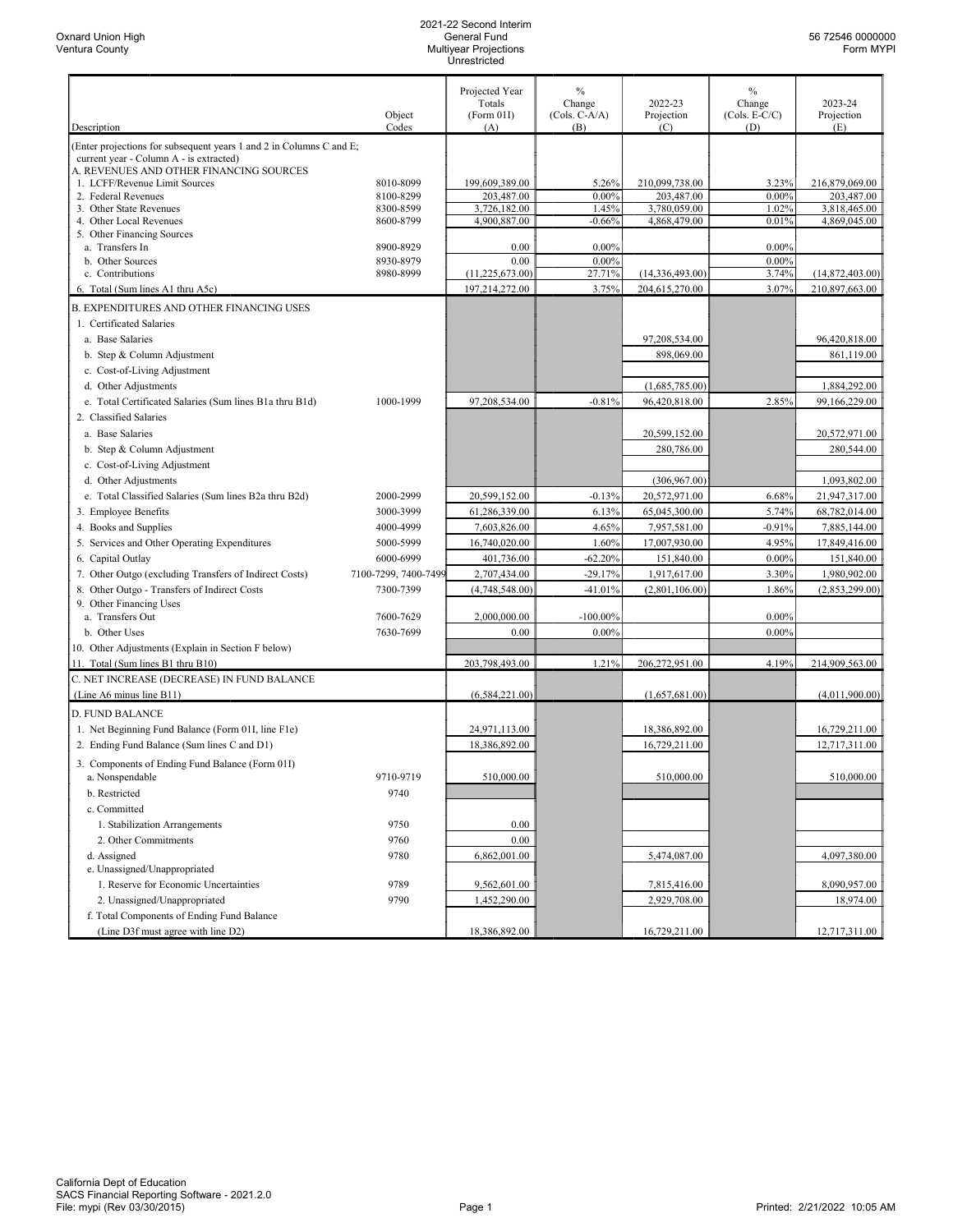## 2021-22 Second Interim General Fund Multiyear Projections Unrestricted

| Description                                                                                                                  | Object<br>Codes | Projected Year<br>Totals<br>(Form 01I)<br>(A) | $\frac{0}{0}$<br>Change<br>$(Cols. C-A/A)$<br>(B) | 2022-23<br>Projection<br>(C) | $^{0}/_{0}$<br>Change<br>$(Cols. E-C/C)$<br>(D) | 2023-24<br>Projection<br>(E) |
|------------------------------------------------------------------------------------------------------------------------------|-----------------|-----------------------------------------------|---------------------------------------------------|------------------------------|-------------------------------------------------|------------------------------|
| <b>E. AVAILABLE RESERVES</b>                                                                                                 |                 |                                               |                                                   |                              |                                                 |                              |
| 1. General Fund                                                                                                              |                 |                                               |                                                   |                              |                                                 |                              |
| a. Stabilization Arrangements                                                                                                | 9750            | 0.00                                          |                                                   | 0.00                         |                                                 | 0.00                         |
| b. Reserve for Economic Uncertainties                                                                                        | 9789            | 9,562,601.00                                  |                                                   | 7,815,416.00                 |                                                 | 8,090,957.00                 |
| c. Unassigned/Unappropriated                                                                                                 | 9790            | 1,452,290.00                                  |                                                   | 2,929,708.00                 |                                                 | 18,974.00                    |
| (Enter other reserve projections in Columns C and E for subsequent<br>years 1 and 2; current year - Column A - is extracted) |                 |                                               |                                                   |                              |                                                 |                              |
| 2. Special Reserve Fund - Noncapital Outlay (Fund 17)                                                                        |                 |                                               |                                                   |                              |                                                 |                              |
| a. Stabilization Arrangements                                                                                                | 9750            | 0.00                                          |                                                   |                              |                                                 |                              |
| b. Reserve for Economic Uncertainties                                                                                        | 9789            | 0.00                                          |                                                   |                              |                                                 |                              |
| c. Unassigned/Unappropriated                                                                                                 | 9790            | 0.00                                          |                                                   |                              |                                                 |                              |
| 3. Total Available Reserves (Sum lines E1a thru E2c)                                                                         |                 | 11,014,891.00                                 |                                                   | 10,745,124.00                |                                                 | 8,109,931.00                 |

. ASSUMPTIONS

Please provide below or on a separate attachment, the assumptions used to determine the projections for the first and

second subsequent fiscal years. Further, please include an explanation for any significant expenditure adjustments

projected in lines B1d, B2d, and B10. For additional information, please refer to the Budget Assumptions section of the

SACS Financial Reporting Software User Guide.

2022-23 B1d: (\$1,685,785) is due to the removal of the 2.0% off schedule bonus offset with budgeting 1.00 FTE for the new Del Sol High School Principal position.

2022-23 B2d: (\$306,967) is due to the removal of the 2.0% off schedule bonus offset with budgeting 1.00 FTE for the new Del Sol High School Admin Secretary II position.

2023-24 B1d: \$1,884,292 is due to budgeting 18.00 FTE for Certificated positions for the new Del Sol High School.

2023-24 B2d: \$1,093,802 is due to budgeting 28.00 FTE for Classified positions for the new Del Sol High School.

2021-22 RESERVES: 2021-22 Unit Share: \$0, Unallocated Unit Share: \$1,514,168, Summer School Reserve: \$2,347,833 and Debt Service Payment: \$3,000,000<br>2022-23 RESERVES: 2022-23 Unit Share: \$1,112,086, Unallocated Unit Share: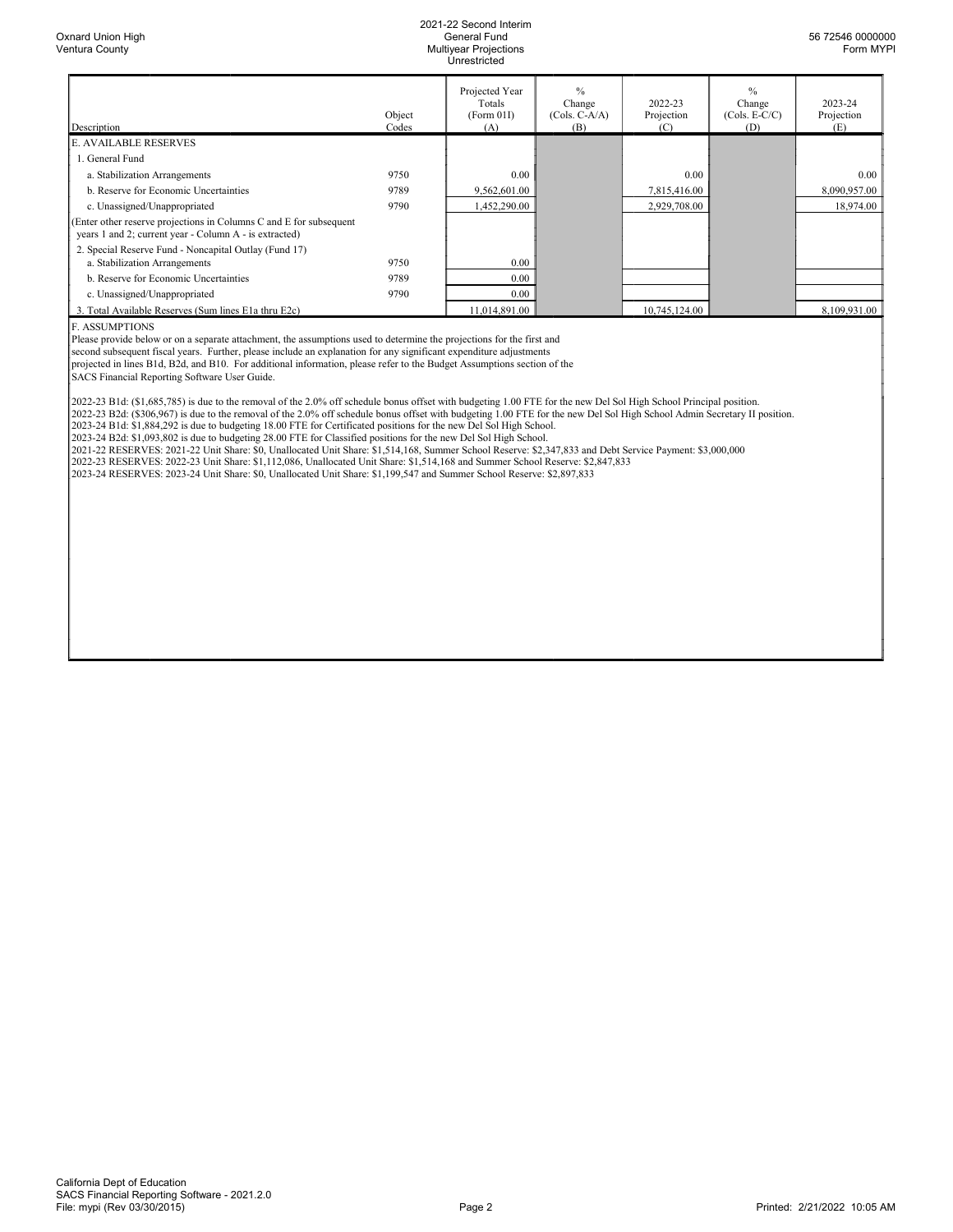## 2021-22 Second Interim General Fund Multiyear Projections Restricted

|                                                                                                                |                      | Projected Year    | $\frac{0}{0}$          |                   | $\frac{0}{0}$          |                   |
|----------------------------------------------------------------------------------------------------------------|----------------------|-------------------|------------------------|-------------------|------------------------|-------------------|
|                                                                                                                |                      | Totals            | Change                 | 2022-23           | Change                 | 2023-24           |
| Description                                                                                                    | Object<br>Codes      | (Form 01I)<br>(A) | $(Cols. C-A/A)$<br>(B) | Projection<br>(C) | $(Cols. E-C/C)$<br>(D) | Projection<br>(E) |
|                                                                                                                |                      |                   |                        |                   |                        |                   |
| (Enter projections for subsequent years 1 and 2 in Columns C and E;<br>current year - Column A - is extracted) |                      |                   |                        |                   |                        |                   |
| A. REVENUES AND OTHER FINANCING SOURCES                                                                        |                      |                   |                        |                   |                        |                   |
| 1. LCFF/Revenue Limit Sources                                                                                  | 8010-8099            | 0.00              | 0.00%                  |                   | $0.00\%$               |                   |
| 2. Federal Revenues                                                                                            | 8100-8299            | 50,378,481.00     | $-80.02%$              | 10,066,416.00     | 0.71%                  | 10,137,849.00     |
| 3. Other State Revenues                                                                                        | 8300-8599            | 27,854,134.00     | $-46.17%$<br>$-22.61%$ | 14,995,268.00     | 0.41%<br>3.61%         | 15,056,020.00     |
| 4. Other Local Revenues<br>5. Other Financing Sources                                                          | 8600-8799            | 17,582,639.00     |                        | 13,607,076.00     |                        | 14,098,428.00     |
| a. Transfers In                                                                                                | 8900-8929            | 0.00              | $0.00\%$               |                   | $0.00\%$               |                   |
| b. Other Sources                                                                                               | 8930-8979            | 0.00              | 0.00%                  |                   | $0.00\%$               |                   |
| c. Contributions                                                                                               | 8980-8999            | 11,225,673.00     | 27.71%                 | 14,336,493.00     | 3.74%                  | 14,872,403.00     |
| 6. Total (Sum lines A1 thru A5c)                                                                               |                      | 107,040,927.00    | $-50.48%$              | 53,005,253.00     | 2.19%                  | 54,164,700.00     |
| B. EXPENDITURES AND OTHER FINANCING USES                                                                       |                      |                   |                        |                   |                        |                   |
| 1. Certificated Salaries                                                                                       |                      |                   |                        |                   |                        |                   |
| a. Base Salaries                                                                                               |                      |                   |                        | 6,745,314.00      |                        | 4,003,341.00      |
| b. Step & Column Adjustment                                                                                    |                      |                   |                        | 94,366.00         |                        | 117,815.00        |
| c. Cost-of-Living Adjustment                                                                                   |                      |                   |                        |                   |                        |                   |
| d. Other Adjustments                                                                                           |                      |                   |                        | (2,836,339.00)    |                        |                   |
| e. Total Certificated Salaries (Sum lines B1a thru B1d)                                                        | 1000-1999            | 6,745,314.00      | $-40.65%$              | 4,003,341.00      | 2.94%                  | 4,121,156.00      |
| 2. Classified Salaries                                                                                         |                      |                   |                        |                   |                        |                   |
| a. Base Salaries                                                                                               |                      |                   |                        | 10,974,010.00     |                        | 10,695,111.00     |
|                                                                                                                |                      |                   |                        |                   |                        |                   |
| b. Step & Column Adjustment                                                                                    |                      |                   |                        | 147,500.00        |                        | 190,674.00        |
| c. Cost-of-Living Adjustment                                                                                   |                      |                   |                        |                   |                        |                   |
| d. Other Adjustments                                                                                           |                      |                   |                        | (426,399.00)      |                        | 206,378.00        |
| e. Total Classified Salaries (Sum lines B2a thru B2d)                                                          | 2000-2999            | 10,974,010.00     | $-2.54%$               | 10,695,111.00     | 3.71%                  | 11,092,163.00     |
| 3. Employee Benefits                                                                                           | 3000-3999            | 19,861,631.00     | $-1.15%$               | 19,634,206.00     | 2.99%                  | 20,222,169.00     |
| 4. Books and Supplies                                                                                          | 4000-4999            | 34,276,551.00     | $-90.32%$              | 3,317,629.00      | $-11.08%$              | 2,950,179.00      |
| 5. Services and Other Operating Expenditures                                                                   | 5000-5999            | 14,223,756.00     | $-18.34%$              | 11,614,712.00     | $-3.96%$               | 11,154,394.00     |
| 6. Capital Outlay                                                                                              | 6000-6999            | 21,993,012.00     | -98.33%                | 367,735.00        | 60.06%                 | 588,582.00        |
| 7. Other Outgo (excluding Transfers of Indirect Costs)                                                         | 7100-7299, 7400-7499 | 2,736,018.00      | $-11.88%$              | 2,411,031.00      | $0.00\%$               | 2,411,031.00      |
| 8. Other Outgo - Transfers of Indirect Costs                                                                   | 7300-7399            | 4,144,575.00      | -46.99%                | 2,197,133.00      | 2.38%                  | 2,249,326.00      |
| 9. Other Financing Uses                                                                                        |                      |                   |                        |                   |                        |                   |
| a. Transfers Out                                                                                               | 7600-7629            | 0.00              | $0.00\%$               |                   | $0.00\%$               |                   |
| b. Other Uses                                                                                                  | 7630-7699            | 0.00              | 0.00%                  |                   | $0.00\%$               |                   |
| 10. Other Adjustments (Explain in Section F below)                                                             |                      |                   |                        |                   |                        |                   |
| 11. Total (Sum lines B1 thru B10)                                                                              |                      | 114,954,867.00    | $-52.82%$              | 54,240,898.00     | 1.01%                  | 54,789,000.00     |
| C. NET INCREASE (DECREASE) IN FUND BALANCE                                                                     |                      |                   |                        |                   |                        |                   |
| (Line A6 minus line B11)                                                                                       |                      | (7,913,940.00)    |                        | (1,235,645.00)    |                        | (624,300.00)      |
| D. FUND BALANCE                                                                                                |                      |                   |                        |                   |                        |                   |
| 1. Net Beginning Fund Balance (Form 01I, line F1e)                                                             |                      | 10,787,775.00     |                        | 2,873,835.00      |                        | 1,638,190.00      |
| 2. Ending Fund Balance (Sum lines C and D1)                                                                    |                      | 2,873,835.00      |                        | 1,638,190.00      |                        | 1,013,890.00      |
| 3. Components of Ending Fund Balance (Form 01I)                                                                |                      |                   |                        |                   |                        |                   |
| a. Nonspendable                                                                                                | 9710-9719            | 0.00              |                        |                   |                        |                   |
| b. Restricted                                                                                                  | 9740                 | 2,873,835.00      |                        | 1,638,190.00      |                        | 1,013,890.00      |
| c. Committed                                                                                                   |                      |                   |                        |                   |                        |                   |
| 1. Stabilization Arrangements                                                                                  | 9750                 |                   |                        |                   |                        |                   |
| 2. Other Commitments                                                                                           | 9760                 |                   |                        |                   |                        |                   |
| d. Assigned                                                                                                    | 9780                 |                   |                        |                   |                        |                   |
| e. Unassigned/Unappropriated                                                                                   |                      |                   |                        |                   |                        |                   |
| 1. Reserve for Economic Uncertainties                                                                          | 9789                 |                   |                        |                   |                        |                   |
| 2. Unassigned/Unappropriated                                                                                   | 9790                 | 0.00              |                        | 0.00              |                        | 0.00              |
| f. Total Components of Ending Fund Balance                                                                     |                      |                   |                        |                   |                        |                   |
| (Line D3f must agree with line D2)                                                                             |                      | 2,873,835.00      |                        | 1,638,190.00      |                        | 1,013,890.00      |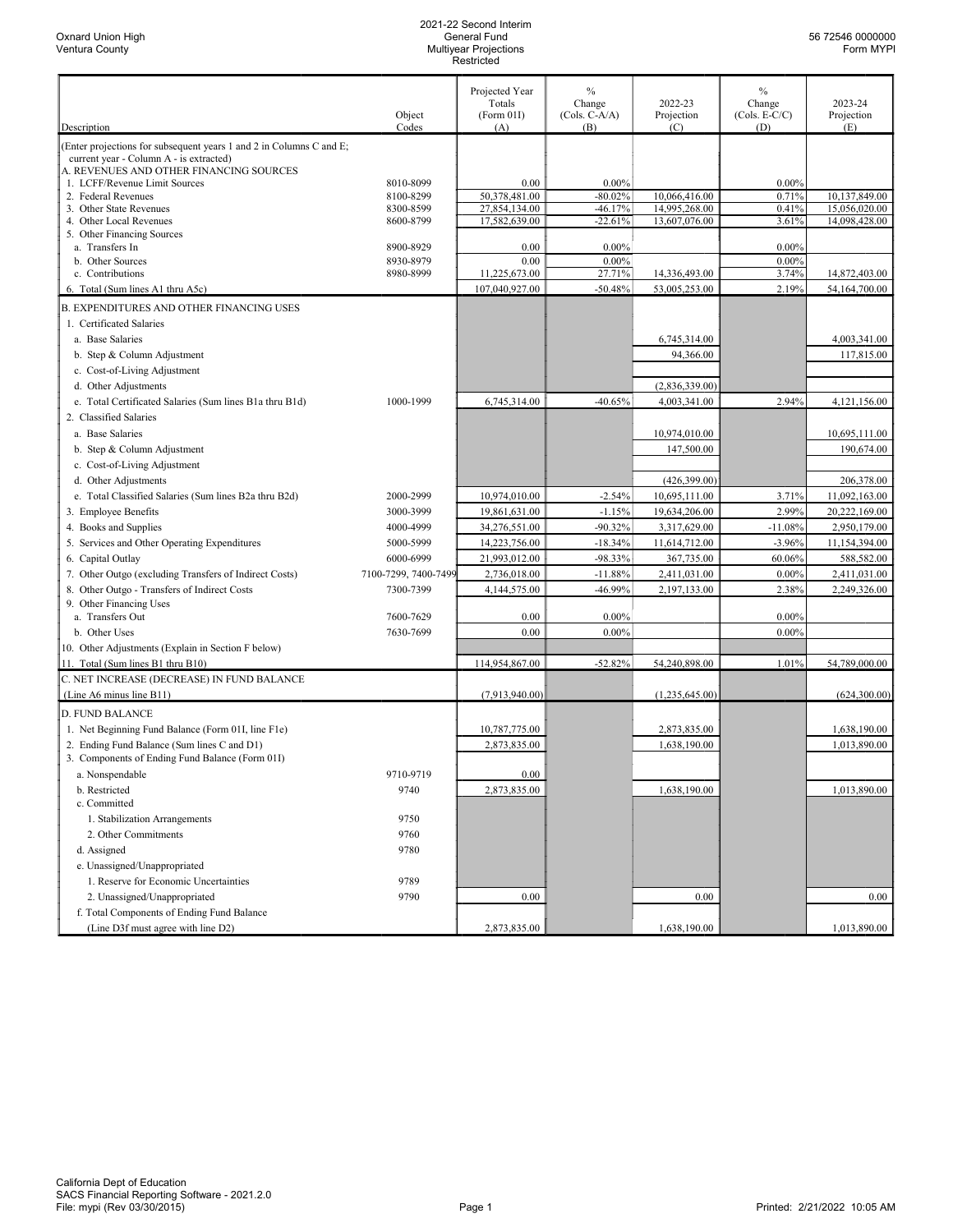## 2021-22 Second Interim General Fund Multiyear Projections **Restricted**

| Description                                                                                                                            | Object<br>Codes | Projected Year<br>Totals<br>(Form 01I)<br>(A) | $\frac{0}{0}$<br>Change<br>$(Cols. C-A/A)$<br>(B) | 2022-23<br>Projection<br>(C) | $\frac{0}{0}$<br>Change<br>$(Cols. E-C/C)$<br>(D) | 2023-24<br>Projection<br>(E) |
|----------------------------------------------------------------------------------------------------------------------------------------|-----------------|-----------------------------------------------|---------------------------------------------------|------------------------------|---------------------------------------------------|------------------------------|
| <b>E. AVAILABLE RESERVES</b>                                                                                                           |                 |                                               |                                                   |                              |                                                   |                              |
| . General Fund                                                                                                                         |                 |                                               |                                                   |                              |                                                   |                              |
| a. Stabilization Arrangements                                                                                                          | 9750            |                                               |                                                   |                              |                                                   |                              |
| b. Reserve for Economic Uncertainties                                                                                                  | 9789            |                                               |                                                   |                              |                                                   |                              |
| c. Unassigned/Unappropriated Amount                                                                                                    | 9790            |                                               |                                                   |                              |                                                   |                              |
| (Enter current year reserve projections in Column A, and other reserve<br>projections in Columns C and E for subsequent years 1 and 2) |                 |                                               |                                                   |                              |                                                   |                              |
| 2. Special Reserve Fund - Noncapital Outlay (Fund 17)                                                                                  |                 |                                               |                                                   |                              |                                                   |                              |
| a. Stabilization Arrangements                                                                                                          | 9750            |                                               |                                                   |                              |                                                   |                              |
| b. Reserve for Economic Uncertainties                                                                                                  | 9789            |                                               |                                                   |                              |                                                   |                              |
| c. Unassigned/Unappropriated                                                                                                           | 9790            |                                               |                                                   |                              |                                                   |                              |
| 3. Total Available Reserves (Sum lines E1a thru E2c)                                                                                   |                 |                                               |                                                   |                              |                                                   |                              |

F. ASSUMPTIONS

Please provide below or on a separate attachment, the assumptions used to determine the projections for the first and

second subsequent fiscal years. Further, please include an explanation for any significant expenditure adjustments

projected in lines B1d, B2d, and B10. For additional information, please refer to the Budget Assumptions section of the

SACS Financial Reporting Software User Guide.

2022-23 B1d: (\$2,836,339) is due to the removal of the 2.0% off schedule bonus, the removal of Certificated salaries for funding ending in 2021-22 for Resources: 5630 ESSA: Title IX, Part A, McKinney-Vento Homeless Assistance Grants, 5632 American Rescue Plan-Homeless Children and Youth (ARP-HCY), 6536 Special Ed: Dispute Prevention and Dispute Resolution, 6537 Special Ed: Learning Recovery Support and 7425 Expanded Learning Opportunities (ELO) Grant and reductions in budgeted Certificated extra hourly under Resources: 3150 ESSA: Title I, Part A, School Wide Programs (SWP), 3215 Governor's Emergency Education Relief (GEER) Fund: Learning Loss Mitigation and 5640 Medi-Cal Billing Option.

2022-23 B2d: (\$426,399) is due to the removal of the 2.0% off schedule bonus, the removal of Classified salaries for funding ending in 2021-22 for Resources: 5630 ESSA: Title IX, Part A, McKinney-Vento Homeless Assistance Grants, 5632 American Rescue Plan-Homeless Children and Youth (ARP-HCY), 6536 Special Ed: Dispute Prevention and Dispute Resolution, 6537 Special Ed: Learning Recovery Support and 7425 ELO Grant and a reduction in budgeted Classified extra houly under Resource 3150 SWP.<br>2023-24 B2d: \$206,378 is due to budgeting 8.00 FTE for Classified paraeducator positions for the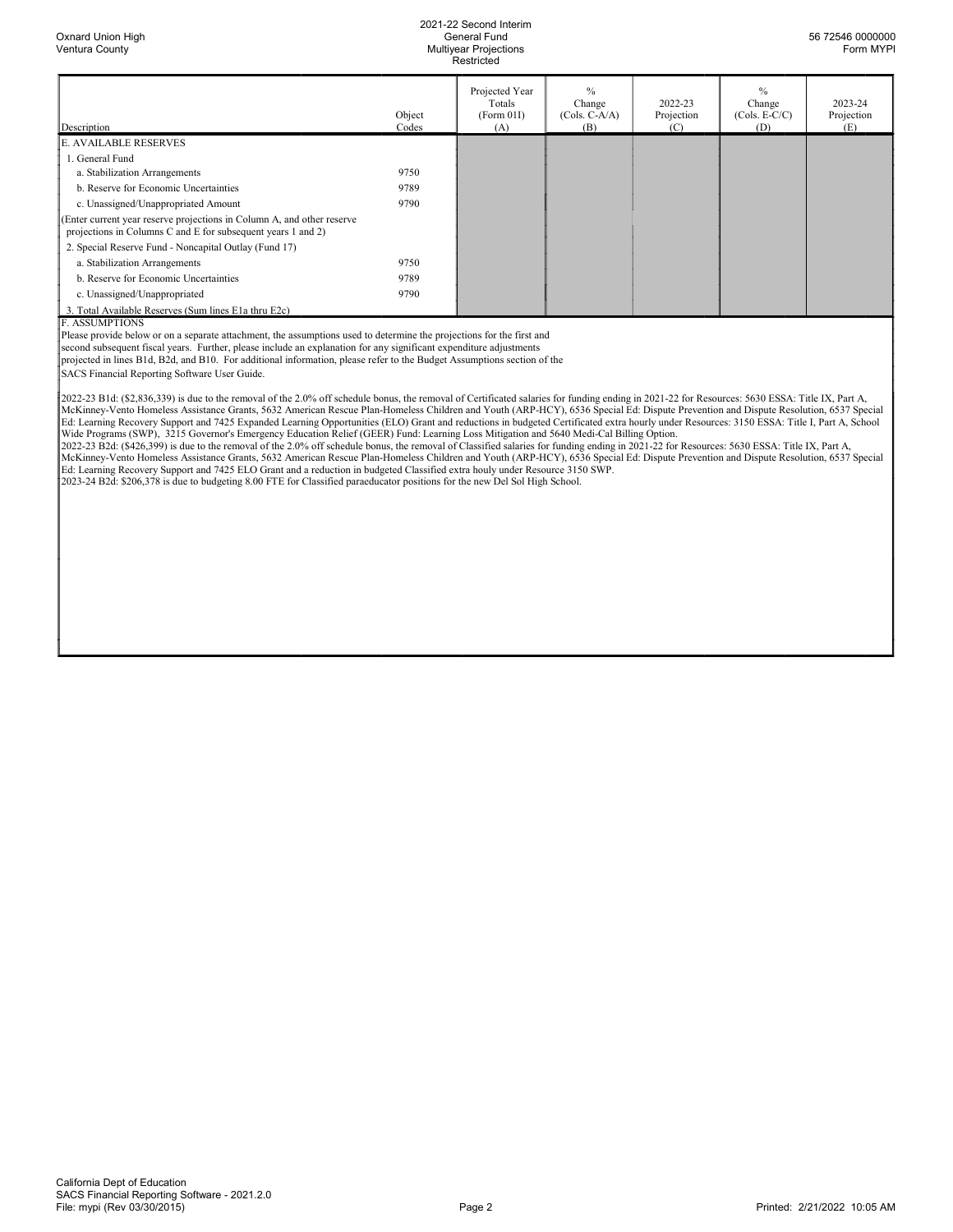|                                                                                    |                      | Projected Year    | $\frac{0}{0}$   |                | $\frac{0}{0}$   |                |
|------------------------------------------------------------------------------------|----------------------|-------------------|-----------------|----------------|-----------------|----------------|
|                                                                                    |                      | Totals            | Change          | 2022-23        | Change          | 2023-24        |
|                                                                                    | Object               | (Form 01I)        | $(Cols. C-A/A)$ | Projection     | $(Cols. E-C/C)$ | Projection     |
| Description<br>(Enter projections for subsequent years 1 and 2 in Columns C and E; | Codes                | (A)               | (B)             | (C)            | (D)             | (E)            |
| current year - Column A - is extracted)                                            |                      |                   |                 |                |                 |                |
| A. REVENUES AND OTHER FINANCING SOURCES                                            |                      |                   |                 |                |                 |                |
| 1. LCFF/Revenue Limit Sources                                                      | 8010-8099            | 199,609,389.00    | 5.26%           | 210,099,738.00 | 3.23%           | 216,879,069.00 |
| 2. Federal Revenues                                                                | 8100-8299            | 50,581,968.00     | $-79.70%$       | 10,269,903.00  | 0.70%           | 10,341,336.00  |
| 3. Other State Revenues                                                            | 8300-8599            | 31,580,316.00     | $-40.55%$       | 18,775,327.00  | 0.53%           | 18,874,485.00  |
| 4. Other Local Revenues                                                            | 8600-8799            | 22,483,526.00     | $-17.83%$       | 18,475,555.00  | 2.66%           | 18,967,473.00  |
| 5. Other Financing Sources                                                         |                      |                   |                 |                |                 |                |
| a. Transfers In                                                                    | 8900-8929            | 0.00              | $0.00\%$        | 0.00           | $0.00\%$        | 0.00           |
| b. Other Sources                                                                   | 8930-8979            | 0.00              | 0.00%           | 0.00           | $0.00\%$        | 0.00           |
| c. Contributions                                                                   | 8980-8999            | 0.00              | $0.00\%$        | 0.00           | $0.00\%$        | 0.00           |
| 6. Total (Sum lines A1 thru A5c)                                                   |                      | 304,255,199.00    | $-15.33%$       | 257,620,523.00 | 2.89%           | 265,062,363.00 |
| <b>B. EXPENDITURES AND OTHER FINANCING USES</b>                                    |                      |                   |                 |                |                 |                |
| 1. Certificated Salaries                                                           |                      |                   |                 |                |                 |                |
| a. Base Salaries                                                                   |                      |                   |                 | 103,953,848.00 |                 | 100,424,159.00 |
| b. Step & Column Adjustment                                                        |                      |                   |                 | 992,435.00     |                 | 978,934.00     |
| c. Cost-of-Living Adjustment                                                       |                      |                   |                 | 0.00           |                 | 0.00           |
| d. Other Adjustments                                                               |                      |                   |                 | (4,522,124.00) |                 | 1,884,292.00   |
| e. Total Certificated Salaries (Sum lines B1a thru B1d)                            | 1000-1999            | 103,953,848.00    | $-3.40%$        | 100,424,159.00 | 2.85%           | 103,287,385.00 |
| 2. Classified Salaries                                                             |                      |                   |                 |                |                 |                |
| a. Base Salaries                                                                   |                      |                   |                 | 31,573,162.00  |                 | 31,268,082.00  |
| b. Step & Column Adjustment                                                        |                      |                   |                 | 428,286.00     |                 | 471,218.00     |
| c. Cost-of-Living Adjustment                                                       |                      |                   |                 | 0.00           |                 | 0.00           |
| d. Other Adjustments                                                               |                      |                   |                 | (733, 366.00)  |                 | 1,300,180.00   |
| e. Total Classified Salaries (Sum lines B2a thru B2d)                              | 2000-2999            | 31,573,162.00     | $-0.97%$        | 31,268,082.00  | 5.67%           | 33,039,480.00  |
| 3. Employee Benefits                                                               | 3000-3999            | 81,147,970.00     | 4.35%           | 84,679,506.00  | 5.11%           | 89,004,183.00  |
| 4. Books and Supplies                                                              | 4000-4999            | 41,880,377.00     | $-73.08%$       | 11,275,210.00  | $-3.90%$        | 10,835,323.00  |
| 5. Services and Other Operating Expenditures                                       | 5000-5999            | 30,963,776.00     | $-7.56%$        | 28,622,642.00  | 1.33%           | 29,003,810.00  |
| 6. Capital Outlay                                                                  | 6000-6999            | 22,394,748.00     | $-97.68%$       | 519,575.00     | 42.51%          | 740,422.00     |
| 7. Other Outgo (excluding Transfers of Indirect Costs)                             | 7100-7299, 7400-7499 | 5,443,452.00      | $-20.48%$       | 4,328,648.00   | 1.46%           | 4,391,933.00   |
| 8. Other Outgo - Transfers of Indirect Costs                                       | 7300-7399            | (603,973.00)      | 0.00%           | (603, 973.00)  | $0.00\%$        | (603,973.00)   |
| 9. Other Financing Uses                                                            |                      |                   |                 |                |                 |                |
| a. Transfers Out                                                                   | 7600-7629            | 2,000,000.00      | $-100.00\%$     | 0.00           | $0.00\%$        | 0.00           |
| b. Other Uses                                                                      | 7630-7699            | 0.00              | $0.00\%$        | 0.00           | $0.00\%$        | 0.00           |
| 10. Other Adjustments                                                              |                      |                   |                 | 0.00           |                 | 0.00           |
| 11. Total (Sum lines B1 thru B10)                                                  |                      | 318,753,360.00    | $-18.27%$       | 260,513,849.00 | 3.53%           | 269,698,563.00 |
| C. NET INCREASE (DECREASE) IN FUND BALANCE                                         |                      |                   |                 |                |                 |                |
| (Line A6 minus line B11)                                                           |                      | (14, 498, 161.00) |                 | (2,893,326.00) |                 | (4,636,200.00) |
| <b>D. FUND BALANCE</b>                                                             |                      |                   |                 |                |                 |                |
| 1. Net Beginning Fund Balance (Form 01I, line F1e)                                 |                      | 35,758,888.00     |                 | 21,260,727.00  |                 | 18,367,401.00  |
| 2. Ending Fund Balance (Sum lines C and D1)                                        |                      | 21,260,727.00     |                 | 18,367,401.00  |                 | 13,731,201.00  |
| 3. Components of Ending Fund Balance (Form 01I)                                    |                      |                   |                 |                |                 |                |
| a. Nonspendable                                                                    | 9710-9719            | 510,000.00        |                 | 510,000.00     |                 | 510,000.00     |
| b. Restricted                                                                      | 9740                 | 2,873,835.00      |                 | 1,638,190.00   |                 | 1,013,890.00   |
| c. Committed                                                                       |                      |                   |                 |                |                 |                |
| 1. Stabilization Arrangements                                                      | 9750                 | 0.00              |                 | 0.00           |                 | 0.00           |
| 2. Other Commitments                                                               | 9760                 | 0.00              |                 | 0.00           |                 | 0.00           |
| d. Assigned                                                                        | 9780                 | 6,862,001.00      |                 | 5,474,087.00   |                 | 4,097,380.00   |
| e. Unassigned/Unappropriated                                                       |                      |                   |                 |                |                 |                |
| 1. Reserve for Economic Uncertainties                                              | 9789                 | 9,562,601.00      |                 | 7,815,416.00   |                 | 8,090,957.00   |
| 2. Unassigned/Unappropriated                                                       | 9790                 | 1,452,290.00      |                 | 2,929,708.00   |                 | 18,974.00      |
| f. Total Components of Ending Fund Balance                                         |                      |                   |                 |                |                 |                |
| (Line D3f must agree with line D2)                                                 |                      | 21,260,727.00     |                 | 18,367,401.00  |                 | 13,731,201.00  |